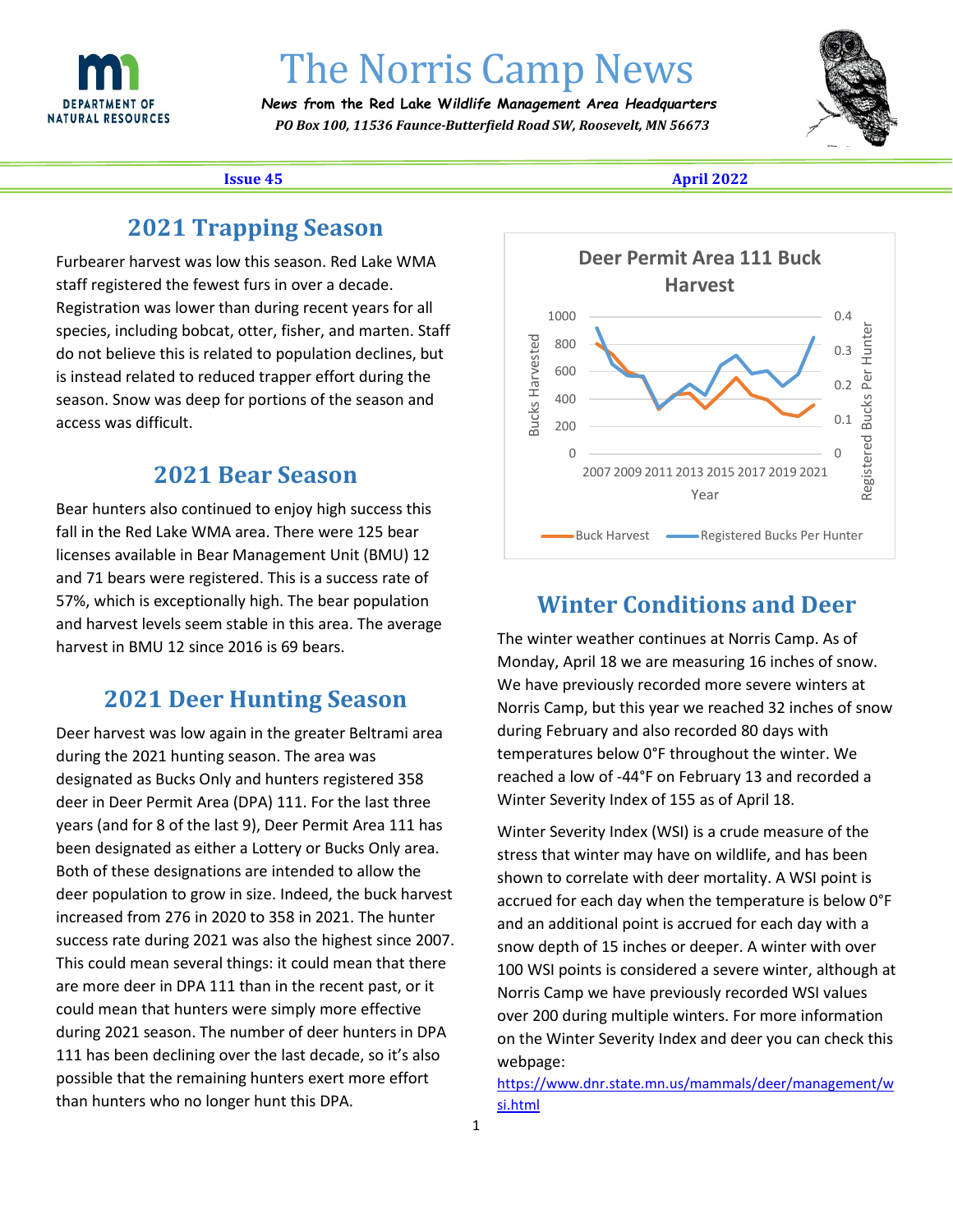

The winters of 1995-1997 were severe throughout Minnesota and resulted in widespread deer mortality. This winter was not as severe as those winters, although DNR staff members throughout the northern portion of the State are noticing some dead deer. Norris Camp staff are only aware of a single deer that has succumbed to winter conditions in this area, although there are likely more. Other deer in the forest look healthy upon casual observation. Deer season setting is currently underway. If you would like to discuss deer or other wildlife around Norris Camp, we encourage you to call the office at 218- 783-6861.

## Friends of Norris Camp **Treasurer's Report** By **June Foss** Account Balance =  $$8,036.40$ **Thanks so much** to the following people for donations they have made since September 2021: **Dan Moss, Jeff Moss, Gavin Bettcher & Tim Bettcher**



*Sharp-tailed grouse photo by Beth Siverhus.*